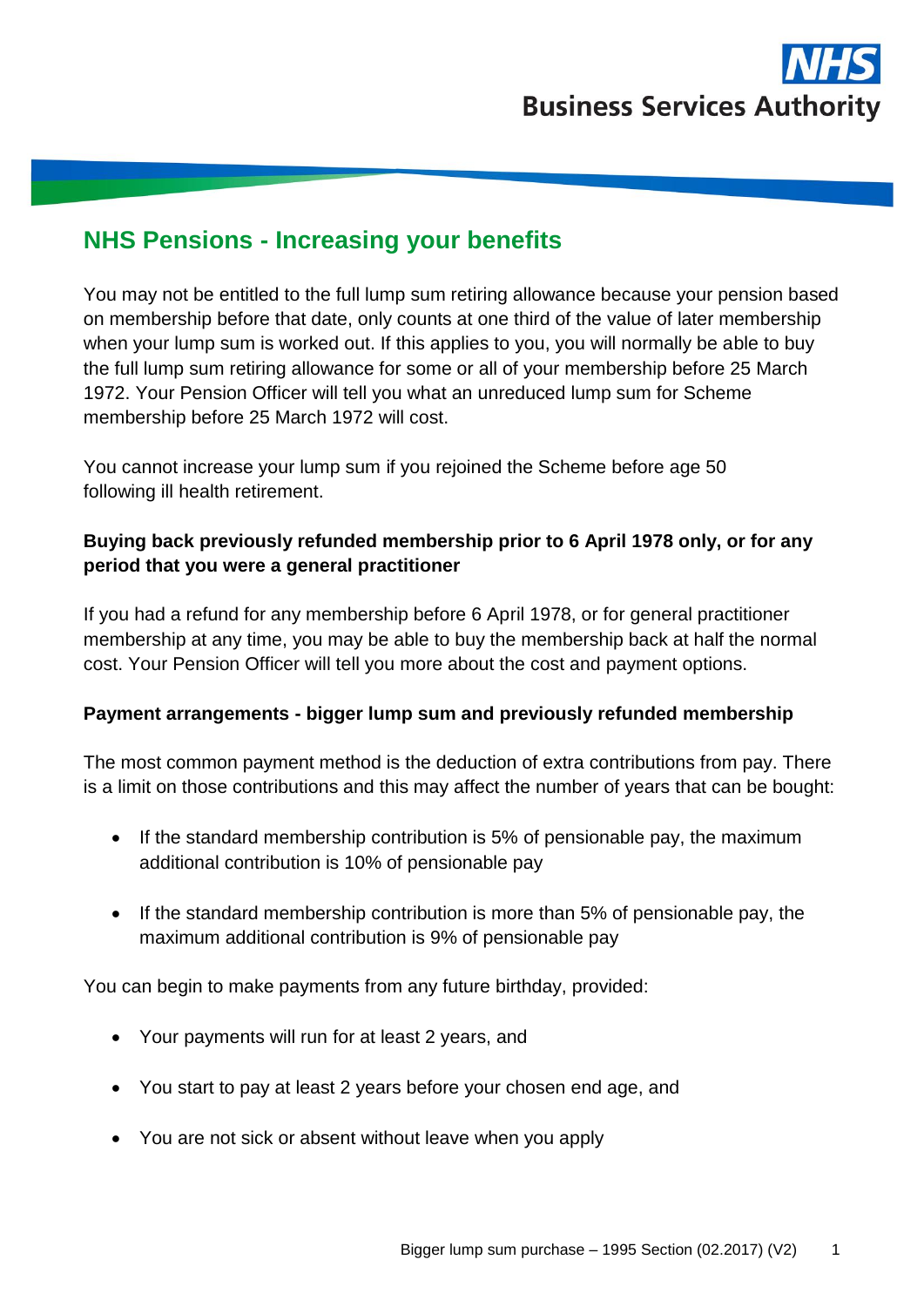Payment can also be made by a single lump sum contribution but there are time limits for making an application. For a bigger lump sum:

- A married man must apply within 12 months of getting married, or if not then a member, within 12 months of first re-joining after getting married
- For nominations to provide a full dependants pension, applications must be made within 12 months of making that nomination

## **For previously refunded membership:**

Application must be made in the first 12 months after re-joining the Scheme following a break in membership of 12 months or more.

## **If your extra payments change or stop**

You will normally be expected to pay the extra contributions until age 60 or 65. If your payments change or stop before then, your additional benefits will normally be affected. If you are under age 60 and before your chosen retirement age you:

- die, or
- have to retire because of ill health, and
- on the date of death or the date you retire because of ill health you have paid the extra contributions for at least a year.

We will normally give you all the membership being purchased or bigger lump sum you were buying without further cost.

If you are age 60 or over and have chosen an end age of 65 and before that end age you:

- die, or
- have to retire because of ill health, and
- on the date of death or the date you retire because of ill health retirement you have paid the extra contributions for at least a year.

You will get the membership or bigger lump sum you have paid for up to that date, less a reduction because they are being paid before your chosen end age.